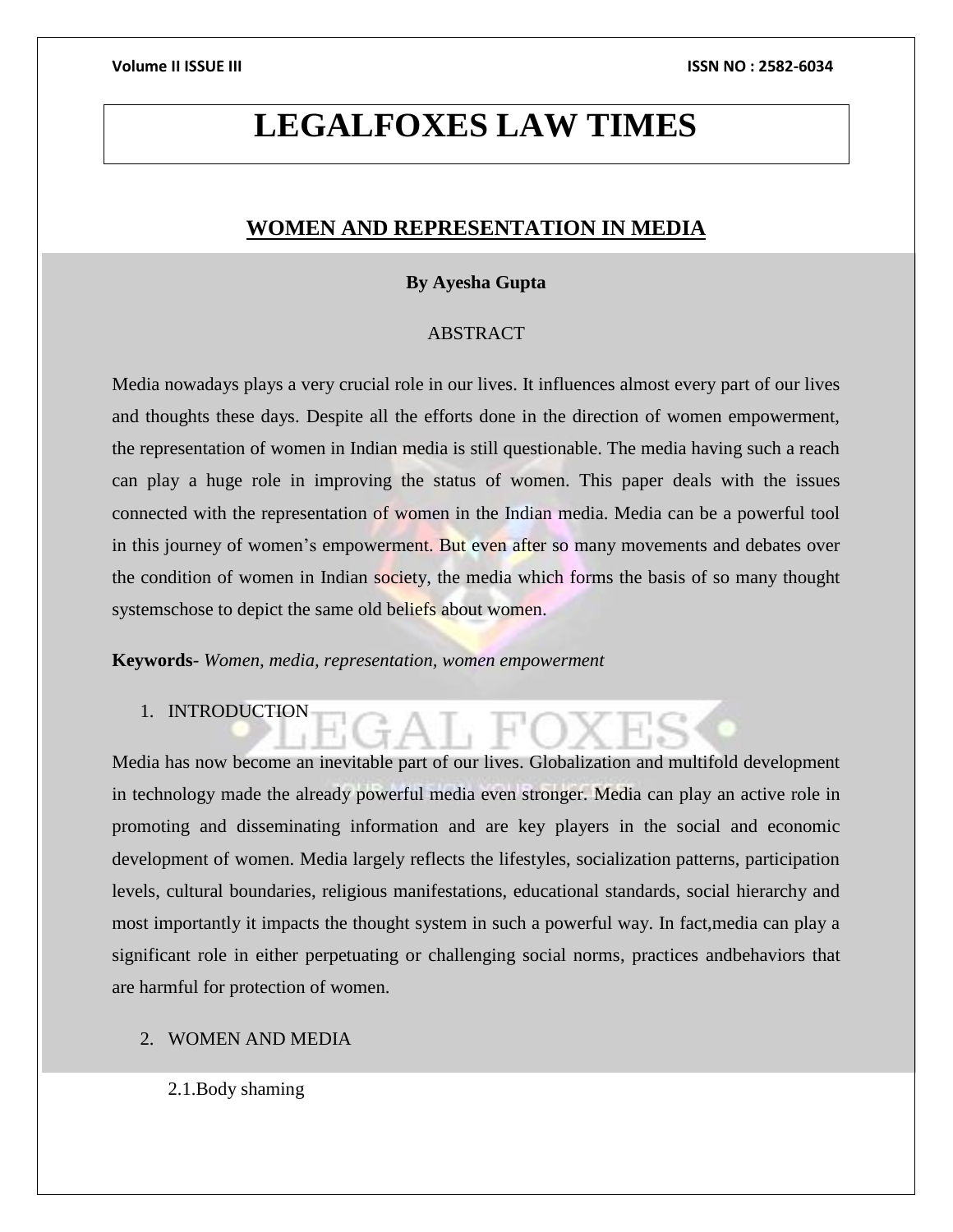Research shows that women's magazines have ten and one-half times more ads and articles promoting weight loss than men's magazines.Television and movies reinforce the importance of a thin body as a measure of a women's worth<sup>1</sup>.

Women are always portrayed with slim and toned bodies and being this is shown as a symbol of 'perfection' in media. There are almost nil representation of imperfect bodies and almost all the actress in TV, movies, or print media are always slim. This is where the stereotype of having a perfect body bloom.

The message that Indian media send through these gestures is that women who are different from their 'standard size' are problematic. It spreads a wrong message and promotes the culture of unhealthy dieting and techniques of drastic weight loss.Doing something for your own body out of your own wish is great but doing something under the pressure of fitting into the boxes that the society made is not correct.

It is important to normalize having cellulite or being overweight because of the illness. It is important to spread the message that being darker skin tone or heavier legs doesn't decide the worth of a woman and this representation of 'perfect women' in Indian media is absolutely imperfect. Gone are the days where women need some fairness cream to prove their worth.

L FOXE

# 2.2.Women in movies

 $\overline{a}$ 

In the past few years, there has been little progress and we could see a few of the women centric films. But there's still a huge gap in what we need and what actually happened. Most of the movies till date, shows male actor as the 'hero' of the film and women are just portrayed as 'eye candy' to lure and seek attention. Hindi cinema has influenced people to an extent that they start taking it as a reflection. The concept of having an 'item number' and then portraying that woman as a piece of flesh is something that promotes rape culture.

<sup>1</sup>*[https://www.researchgate.net/publication/284431132\\_PORTRAYAL\\_OF\\_WOMEN\\_IN\\_MEDIA,](https://www.researchgate.net/publication/284431132_PORTRAYAL_OF_WOMEN_IN_MEDIA)* visited on 30 December 2020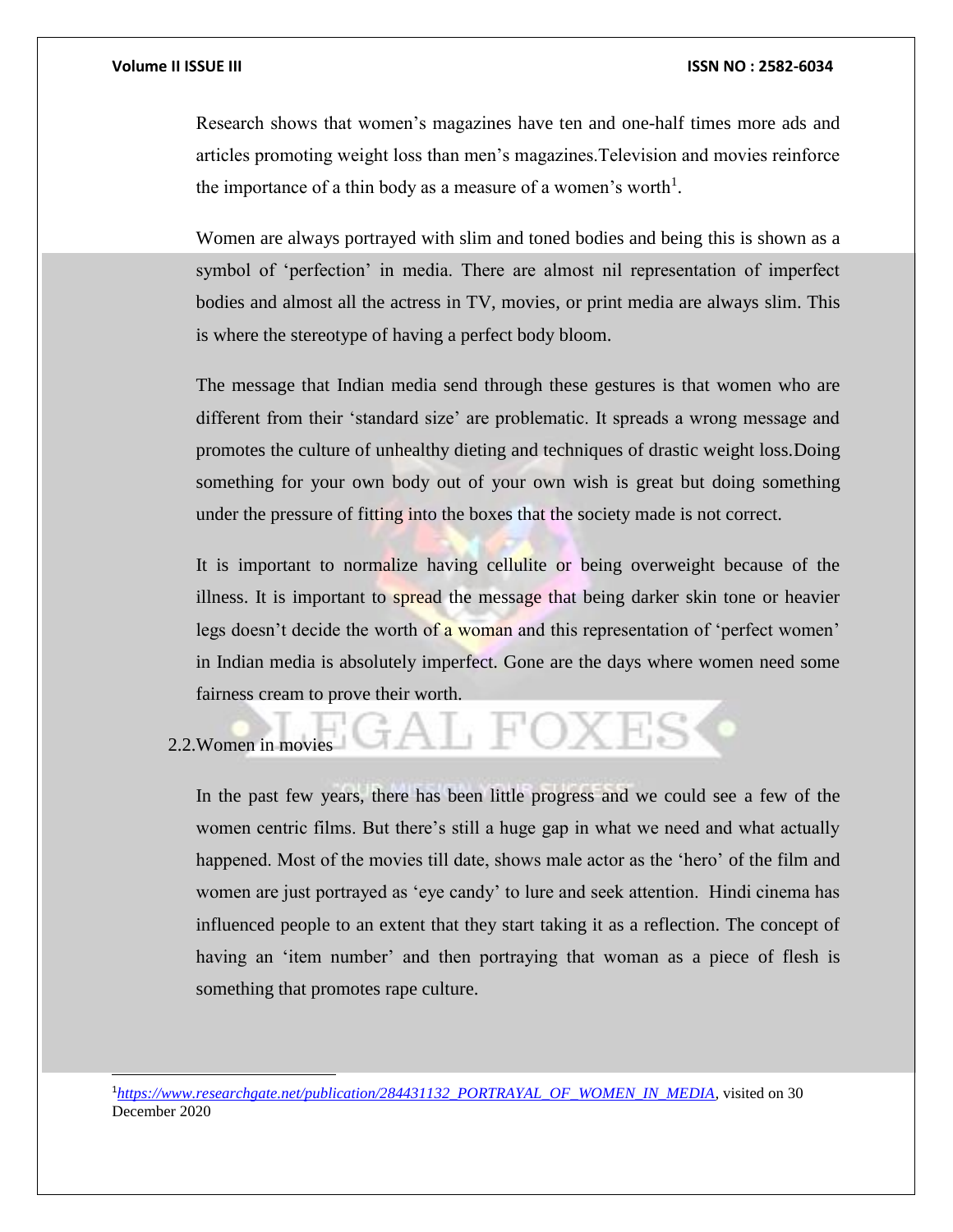Another questionable practice was always having the name of the hero first and then the actress. There are very few movies that broke this stereotype but still, there are a lot more people who haven't moved away from this concept. Why can't the name of the actor and the actress can be shown together if they contributed equally to a movie and not one after theother?

Nowadays, a slight shift has been seen in the movies where we can see women saving themselves otherwise, for past so many years, women were shown as 'weak characters' who always needed some male to save them from all the troubles of the world. Why can't a woman save herself or another woman can save her?

The message that such movies pass on is that a female is not enough for herself and this is where the seeds of patriarchal society are sown into because this is where men start believing that they have some authority over females.

2.2.1. Wage difference in Bollywood

Despite, there being so many successful actresses in the film industry but how many times we have heard actresses getting more pay than their male counterparts? The so called accepting and modern film industry still cannot handle giving more pay than the male actor even if their contribution is more in that particular film.

According to several surveys, leading female actresses are paid almost 40%- 50% of what their male counterparts take for the same amount of work. This is what leads to people thinking that the work done by women is not so important.<sup>2</sup>

### 2.3.Women and advertisement

 $\overline{a}$ 

Advertisements are the buzz word these days. From television to a number of social media platforms, advertisements occupy a great part of our thoughts and screens.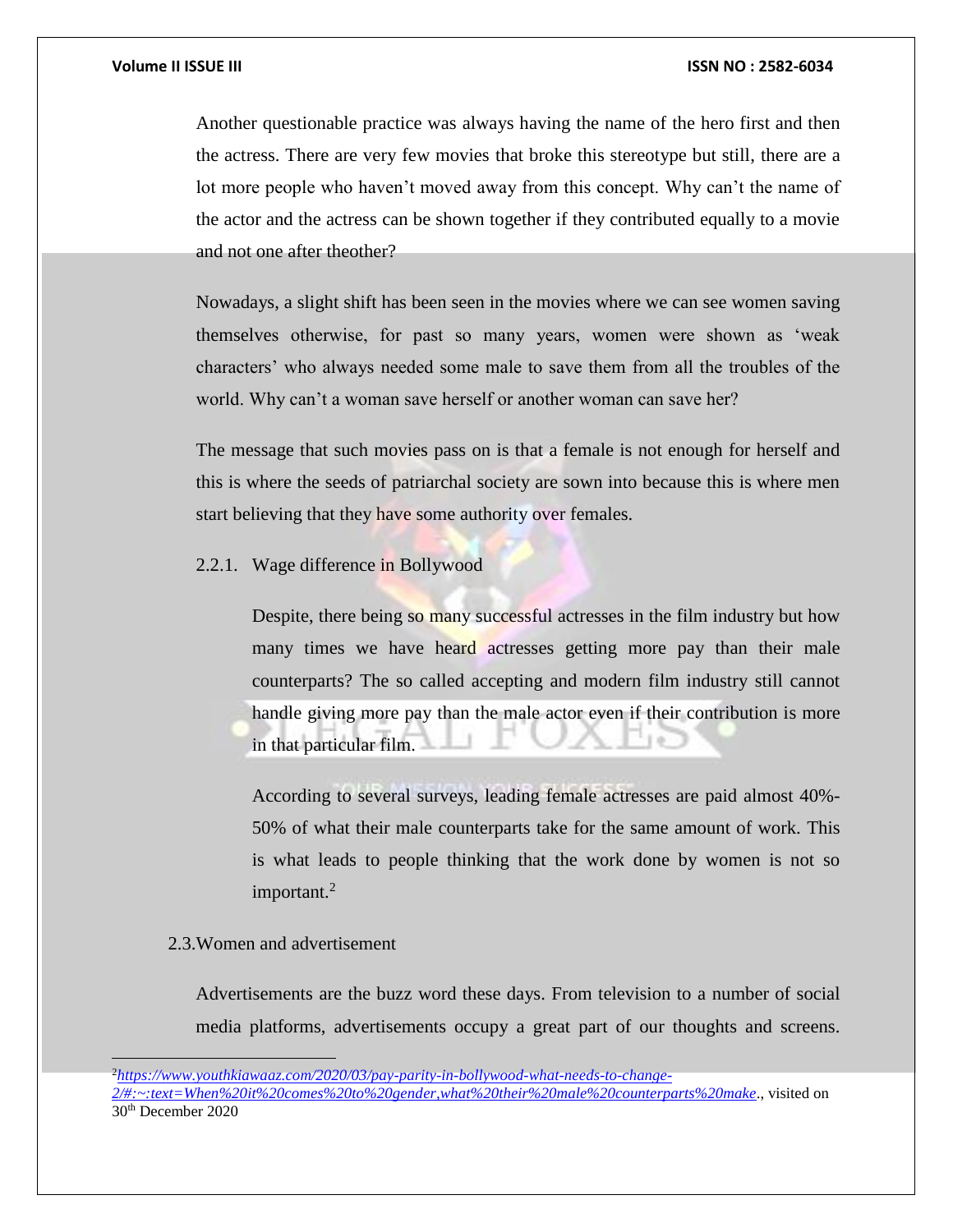Advertisements have always been an important factor in shaping the thought system, choices, and beliefs of people. But some of the companies have left no stone unturned for their own selfish motives and even moved to a point where they are objectifying and hurting the dignity of a woman.

The advertisements like women running to a man with certain deodorant or perfume are so disrespectful and objectify women. Why the director or writer of such advertisements does not understand that women are not so stupid to run after a guy just because of a deodorant. The depiction of women as 'easy to catch' then turns into rape culture because men cannot accept the fact that the same thing is not happening withthem which was shown in the advertisement.

Another issue is private companies setting 'standard goals' just for selling their products such as fairness creams and hair removal creams. Such advertisements have set a standard of women having fair complexion and hairless body. It has now become a duty for a woman to be fair and hairless more than her wish in order to be accepted by society.

# 2.4.Women and daily soaps

Most people have access to Indian television. Daily soaps have a reach to crores of people in India. Such shows which reach so many people on a daily basis becomean important factor in framing the opinions and influencing thoughts of those people.

But what these daily soaps do is that portray women as the weakest individual who spends most of her time in the household chores or planning plotting against other females. Such depiction is the reason why women think that they are always in competition with other women. It is important to know that women have much more in their lives to do than just planning plotting against each other. It is high time to stop showing that women are jealous of each other because now they are supporting each other in every walk of life.

Another wrong portrayal is women being the scared or submissive one and the husband being the dominant one. The scene of the husband slapping his wife and wife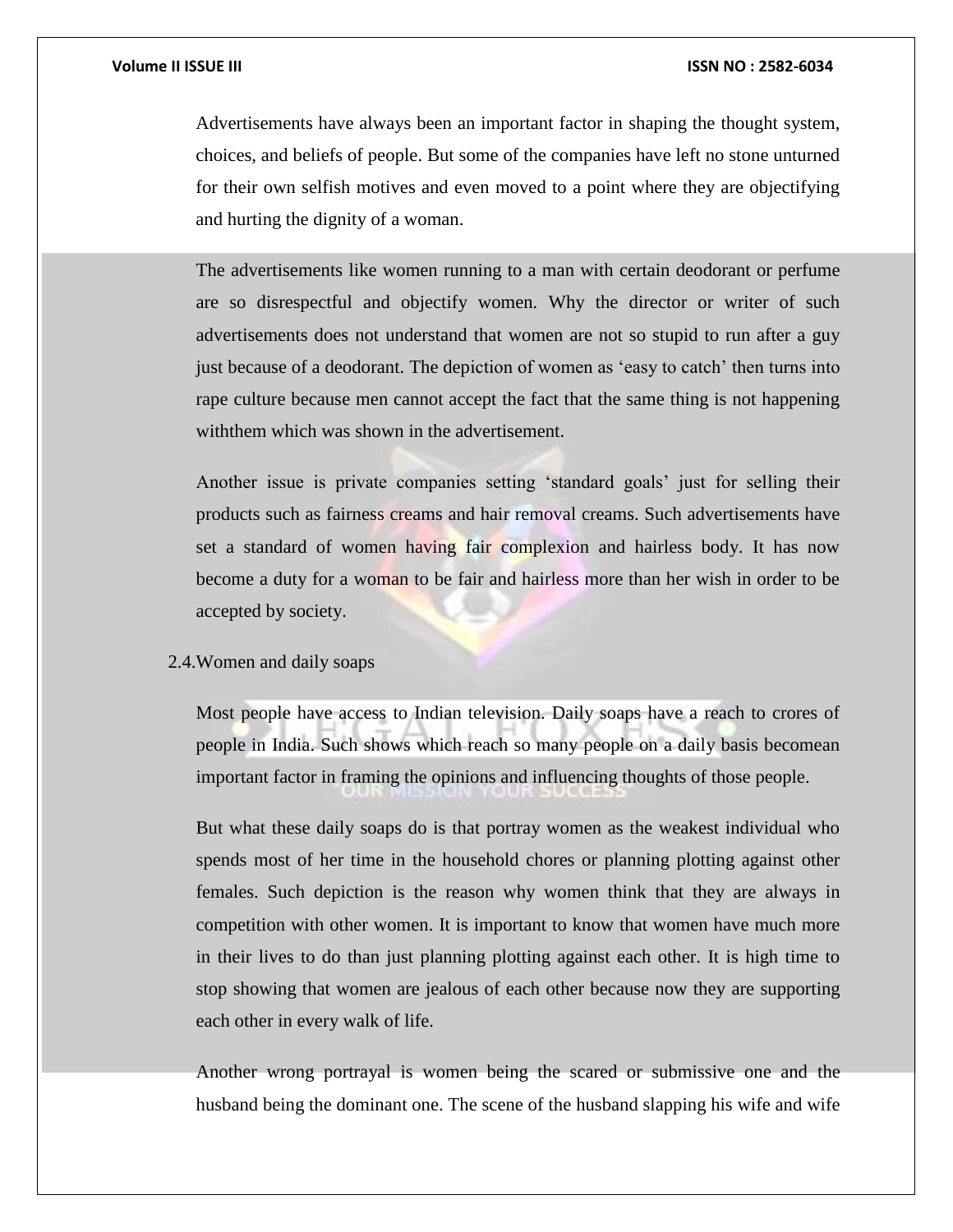still apologizing to him is not new in Indian television shows. Such a crap mentality should not be accepted because this is what makes men think that their wives or daughters or their property.

In the name of modernization, women are shown as smoking cigarettes or using cuss words and this passes on the message that this is what 'modern women' looks like. Why can't a woman be shown as a financially independent person who knows to stand for herself and support other females? There is no need to depict 'modern woman' as 'bad' or 'negative'. It is often shown that 'modern women' cannot adjust in a family and end up having a broken family. But the fact is that this is not what 'modern woman' looks like. The fact is that she knows to set her boundaries and knows where to adjust and where to stand for herself.

# 2.5.Representation of women in the news

News channels are somewhat the source that sets the standard of a nation. But the lines in reporting the news related to crimes are like 'x was raped'. This is called victim blaming. The name of the accused should be highlighted and the victim should not be portrayed as someone who did wrong by 'wearing a short dress' or 'going out with guys.' We don't have to put the burden of being raped on the victim. By using such a statement, it is portraying that something was wrong on the part of that woman because of which she got raped.

**OUR SUCCESS** 

# 3. EFFECTS OF SUCH MEDIA PRACTICES

There are so many wrong depictions till date in the media about women and this is what becomes the basis of thoughts of people and then thoughts become things. Women empowerment is often shown in an 'ill way' and this is what creates fear in the minds of people about women empowerment.

There are so many instances of what women empowerment looks like, from simply standing and speaking for your rights to women flying planes, sailing ships, being financially independent, taking care of themselves is what women empowerment actually looks like.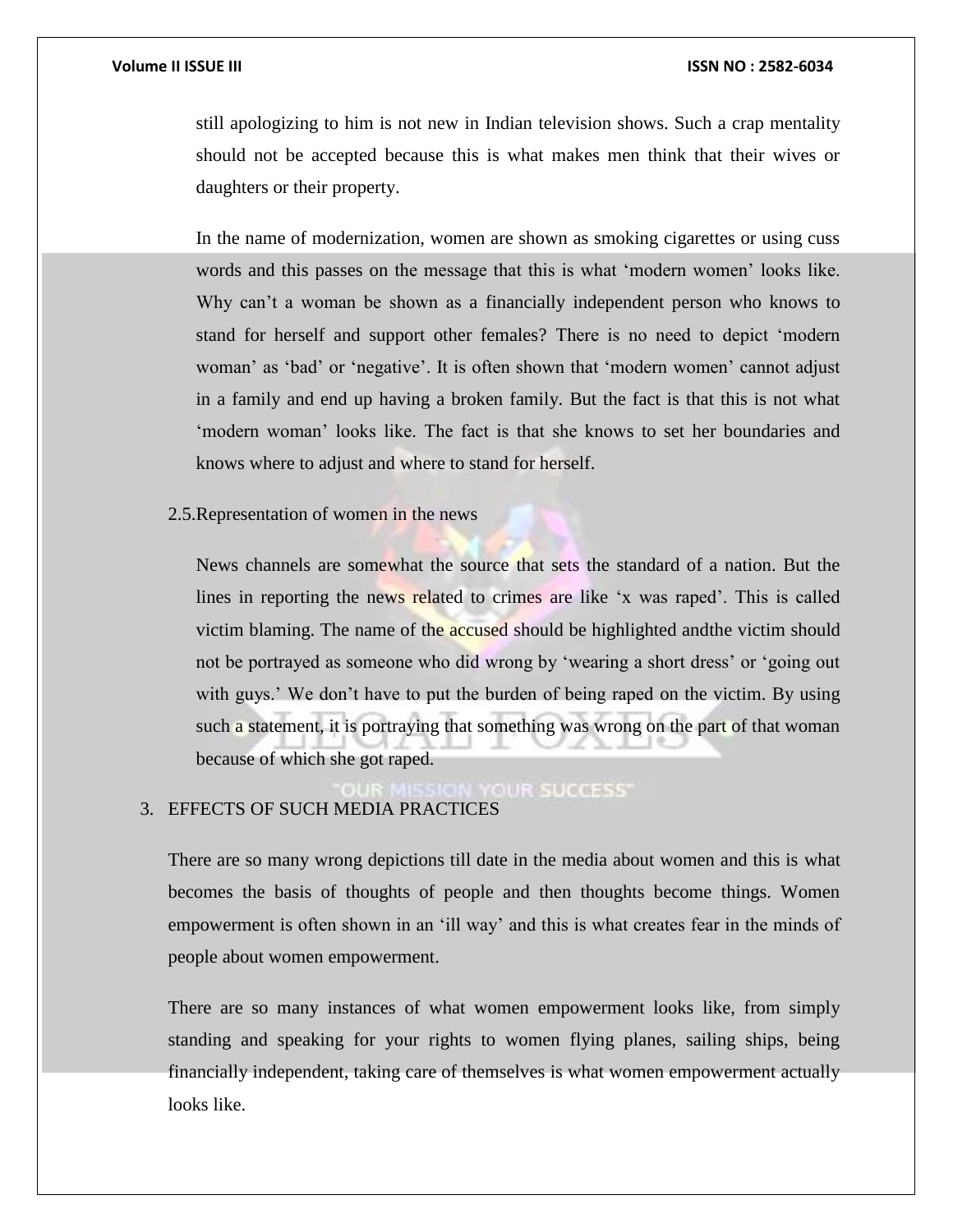Being such a powerful instrument, the message passed on by media is questionable in so many ways. All these things promote rape culture and a patriarchal society where women are often treated as a piece of flesh or property.

These things also create an impression in minds of young girls to have perfect bodies and looks and then they try to change themselves to fit in the 'perfect boxes' created by society. This is kind of an additional pressure which no individual should bear.

## 4. CHANGING DYNAMICS ON SOCIAL MEDIA

Social media has now become one of the most used forms of media these days. The youth of the world is especially influenced way too much by social media platforms. These platforms have become places where people can share their life stories.

One of the very positive changes which are seen through the emergence of the social media platform is that women are giving voice to their opinions on these platforms. There are so many virtual communities on these platforms where women support each other. Earlier people used to be scared and they never had access to raise their voices because not every person can expect to go to a news channel and give an interview regarding his/her problem. But with the increase in the use of these platforms, every common person has access to the platform where their opinion can reach people at large.

There are many trends such as #metoo which gave women a platform to raise their issues against such big names. There are many bloggers or influencers who share about body positivity, mental health, walking out of emotional or physical abuse, and what not. Such platforms have given women the confidence to embrace their natural beauty and have also given them a sense of acceptance.

Such platforms are now turning into communities where women support each other, talk about each other's struggles, learn coping mechanisms and much more. The rise in social media has also resulted in more awareness about the rights of women and now women can collectively raise the issues such as menstrual health, trafficking in humans and other topics that are of concern for women globally.